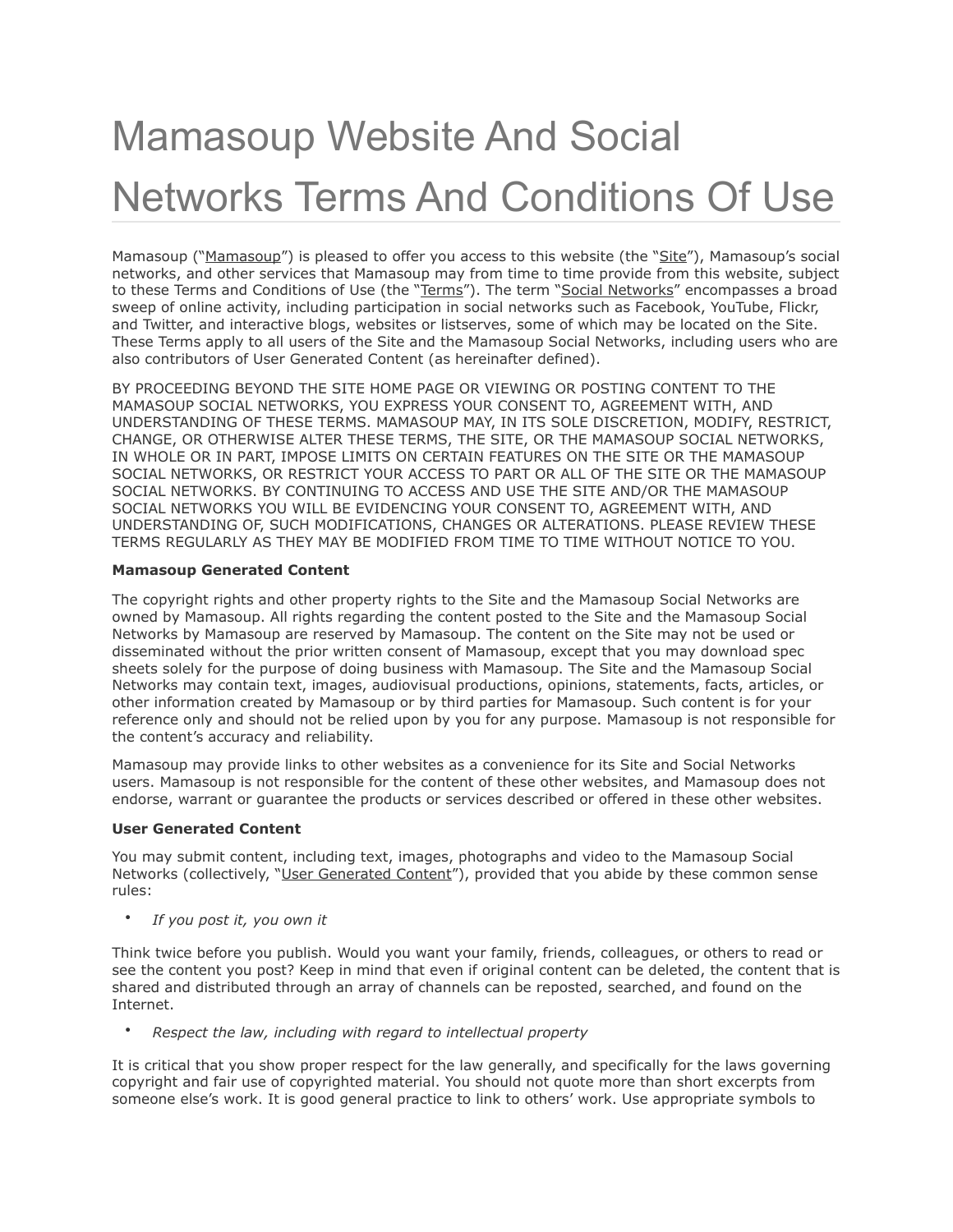mark the first appearance of trademarked terms in your content. Do not post images, music or other copyrighted content unless you own them or have permission from the owner to display such content in this context. Keep in mind that the laws may differ depending on where you live.

## *Treat others like you want to be treated*

Be respectful of others' opinions and beliefs. Use common courtesy when posting content: refrain from abusive, obscene, or offensive language, images, or links. Do not post content from, or links to, Internet sites that feature sexual content, gambling, or that advocate intolerance of others; and do not create such content on Mamasoup's Social Networks. Any information, picture, video, symbol, music etc. found to be racist, pornographic or offensive in nature will be removed from the website by Mamasoup and the offending user may be subject to termination of use from the site.

• *Do not post confidential or proprietary information*

By posting content to Mamasoup's Social Networks, you are agreeing to allow anyone with access to Mamasoup's Social Networks to access it and use it without restriction, except with regard to any applicable intellectual property rights that you or others may have in such content. You agree that you will not post or transmit material that is confidential or proprietary to you or a third-party.

# **Mamasoup's Rights and Disclaimers**

- *User Generated Content*
	- o You grant to Mamasoup a worldwide, non-exclusive, perpetual, irrevocable, royalty-free and fully-paid, transferable right (including the right to sublicense) to exercise all copyright, publicity, and moral rights with respect to any User Generated Content you post on the Mamasoup Social Networks in any media formats and through any media channels.
	- o Mamasoup expressly disclaims any liability or responsibility for the User Generated Content posted to its Social Networks, and such content does not necessarily represent the opinions or positions of Mamasoup.
	- o Mamasoup does not promise or guarantee that any User Generated Content posted on the Mamasoup Social Networks is correct or accurate, and Mamasoup does not necessarily agree with or endorse such content.
	- o Mamasoup retains the right to decline to post any User Generated Content, or remove any previously posted content on Mamasoup Social Networks in our sole discretion.
	- o You understand that when using the Site or the Mamasoup Social Networks, you will be exposed to User Generated Content from a variety of sources, and that Mamasoup is not responsible for the usefulness, safety, or intellectual property rights of or relating to such User Generated Content. You further understand and acknowledge that you may be exposed to User Generated Content that is inaccurate, offensive, indecent, or objectionable, and you agree to waive, and hereby do waive, any legal or equitable rights or remedies you have or may have against Mamasoup with respect thereto.

# • *Mamasoup's Social Networks*

 $\circ$  Mamasoup reserves the right, but does not have the obligation, to monitor Mamasoup's Social Networks.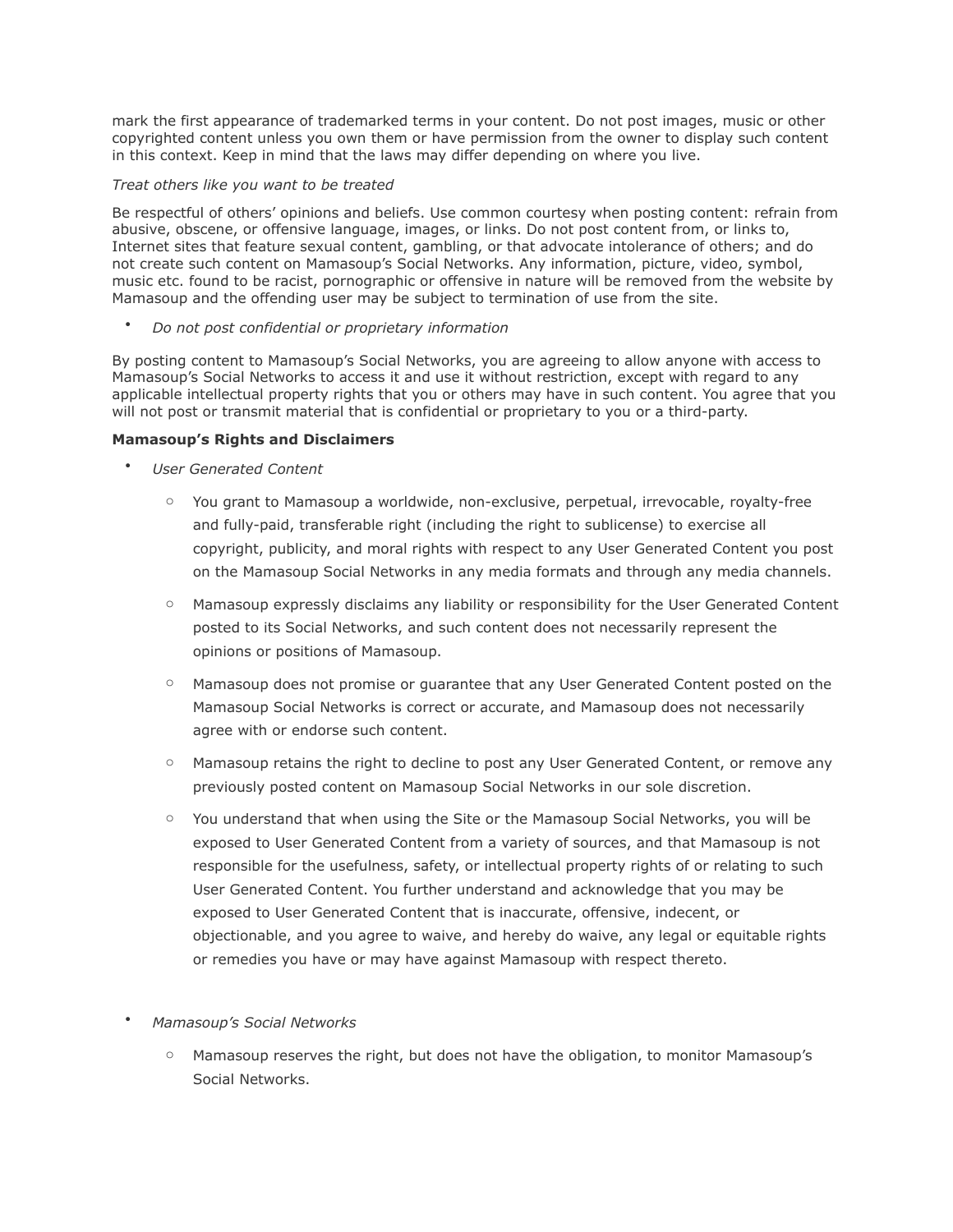- *General*
	- o ALL CONTENT PROVIDED ON the SITE AND THE Mamasoup Social Networks IS PROVIDED "as is", WITH ALL FAULTS, WITHOUT WARRANTY OF ANY KIND, EITHER express or implied, including, WITHOUT LIMITATION, THOSE OF MERCHANTABILITY, FITNESS FOR A PARTICULAR PURPOSE AND noninfringement of any intellectual or other proprietary rights OR ARISING FROM A COURSE OF DEALING, USAGE, OR TRADE PRACTICE.
	- o Mamasoup AND ITS SUPPLIERS SHALL not be liable for ANY direct or indirect damages, including without limitation, lost profits OR REVENUES, COSTS OF REPLACEMENT GOODS, lost savings, LOSS OR DAMAGE TO DATA ARISING OUT OF THE USE OR INABILITY TO USE THE SITE OR THE MAMASOUP SOCIAL NETWORKS OR ANY MAMASOUP PRODUCT, DAMAGES RESULTING FROM THE USE OF OR RELIANCE ON THE CONTENT PRESENTED, or any incidental, special, or other economic consequential damages, even if MAMASOUP OR ITS SUPPLIERS have been advised of the possibility of such damages.
	- o By using the SITE AND THE Mamasoup Social Networks, you agree to indemnify AND hold Mamasoup HARMLESS against any AND ALL third-party action based Upon OR ARISING DIRECTLY OR INDIRECTLY FROM any content you post on the Mamasoup Social Networks.
	- o Mamasoup does not grant you any express or implied rights or licenses under any intellectual property rights.

# **Privacy**

- Mamasoup respects your personal privacy and the sensitivity of your corporate information. When you visit the Site, we may collect personally identifiable information that you choose to voluntarily disclose. We also may automatically collect certain website use information as you browse the Site. We may share your personal information with other companies and individuals that perform supporting functions in connection with orders for Mamasoup products (e.g., credit card processing), and with maintaining the Site and the Mamasoup Social Networks. Except as provided herein, we will not share your personal information or any website use information with any party unless required by law.
- Be considerate of others' privacy, do not reference another without his or her permission.

## **Mamasoup Employees**

- If you are a Mamasoup employee, you must also follow the Mamasoup Employee Social Networking Guidelines.
- Content posted by Mamasoup employees is their own and does not necessarily represent the positions, strategies, or opinions of Mamasoup, unless such persons have been authorized by Mamasoup to speak on its behalf. The content on the Mamasoup Social Networks is provided for informational purposes only and is not meant to be an endorsement or representation by Mamasoup or any other party.